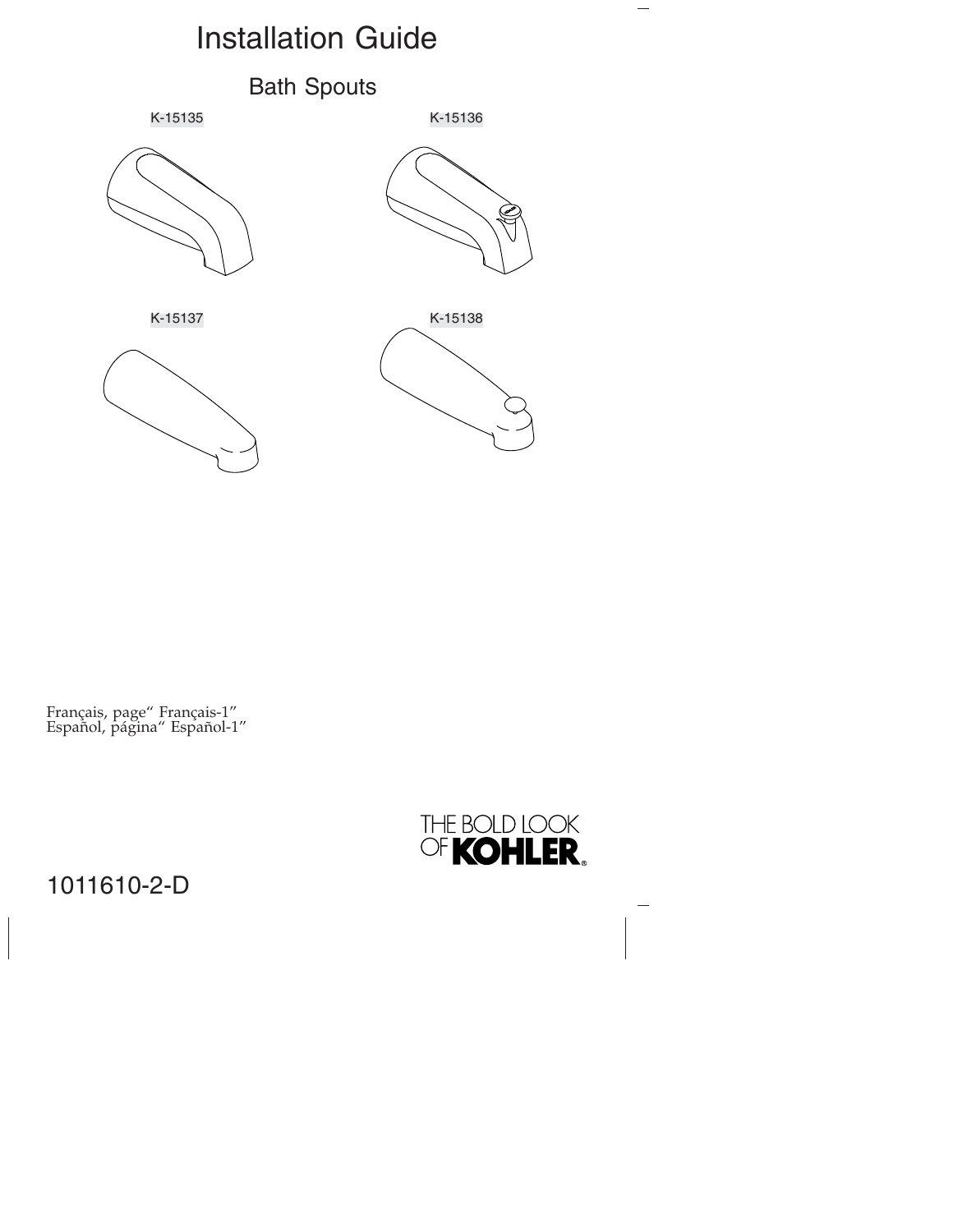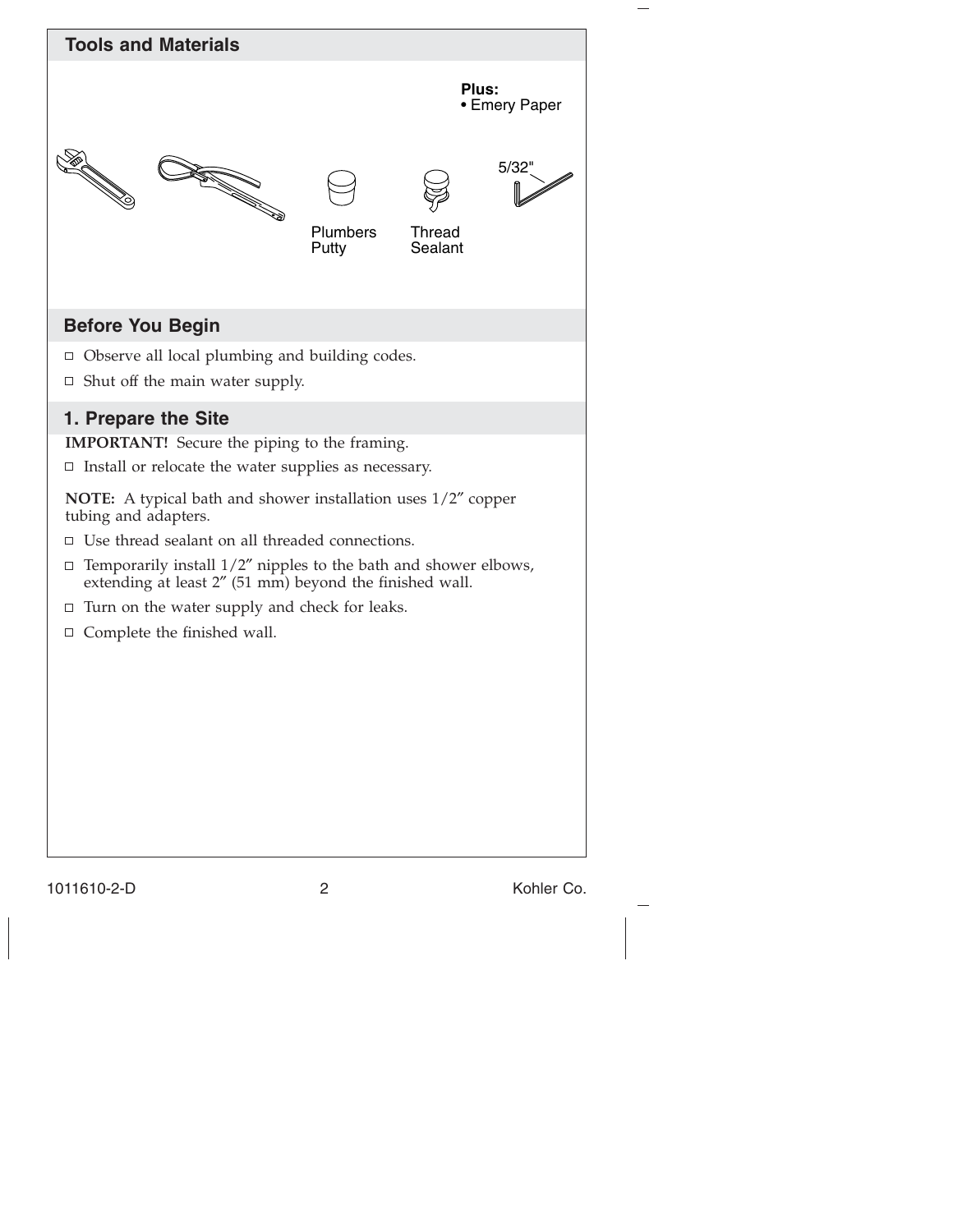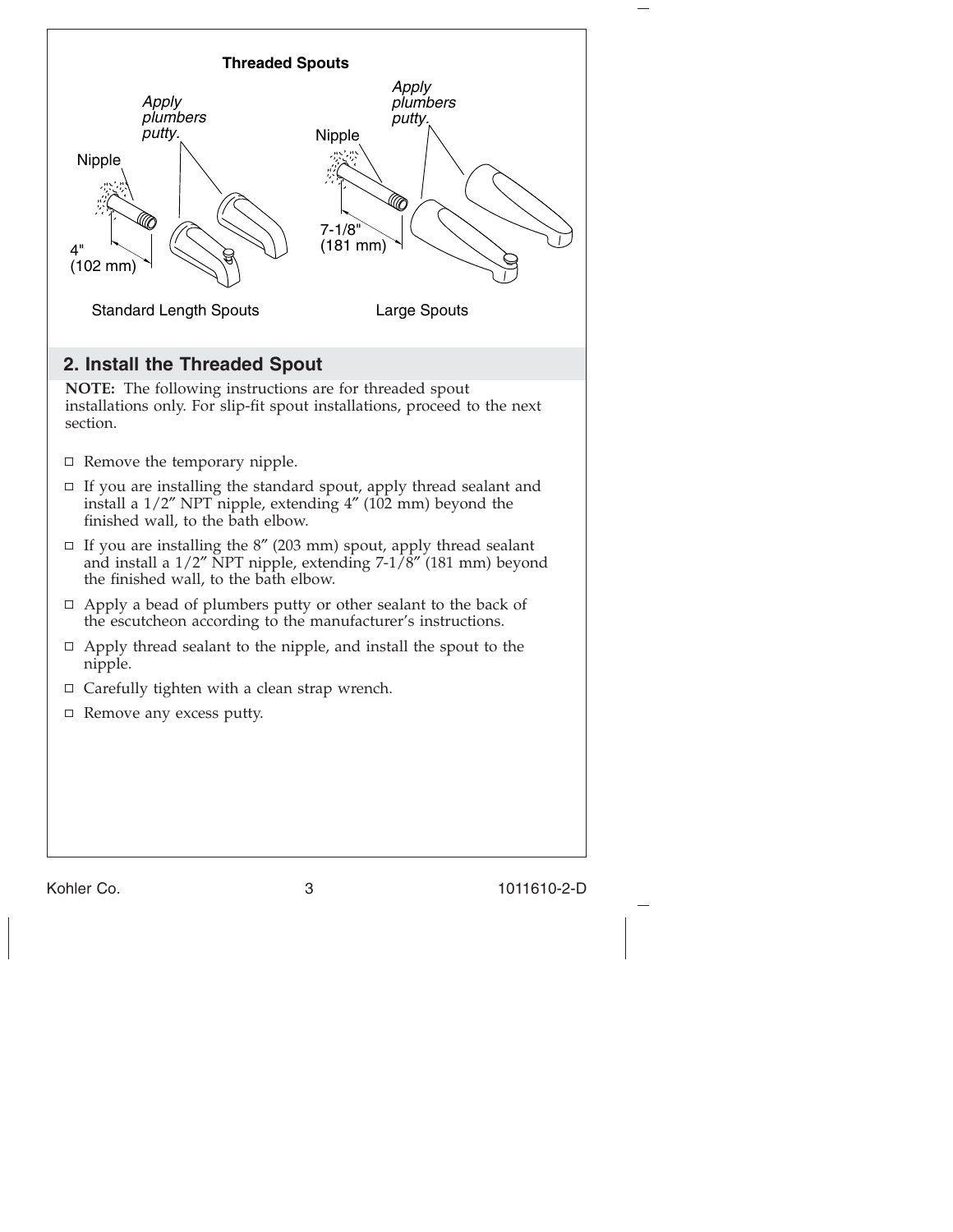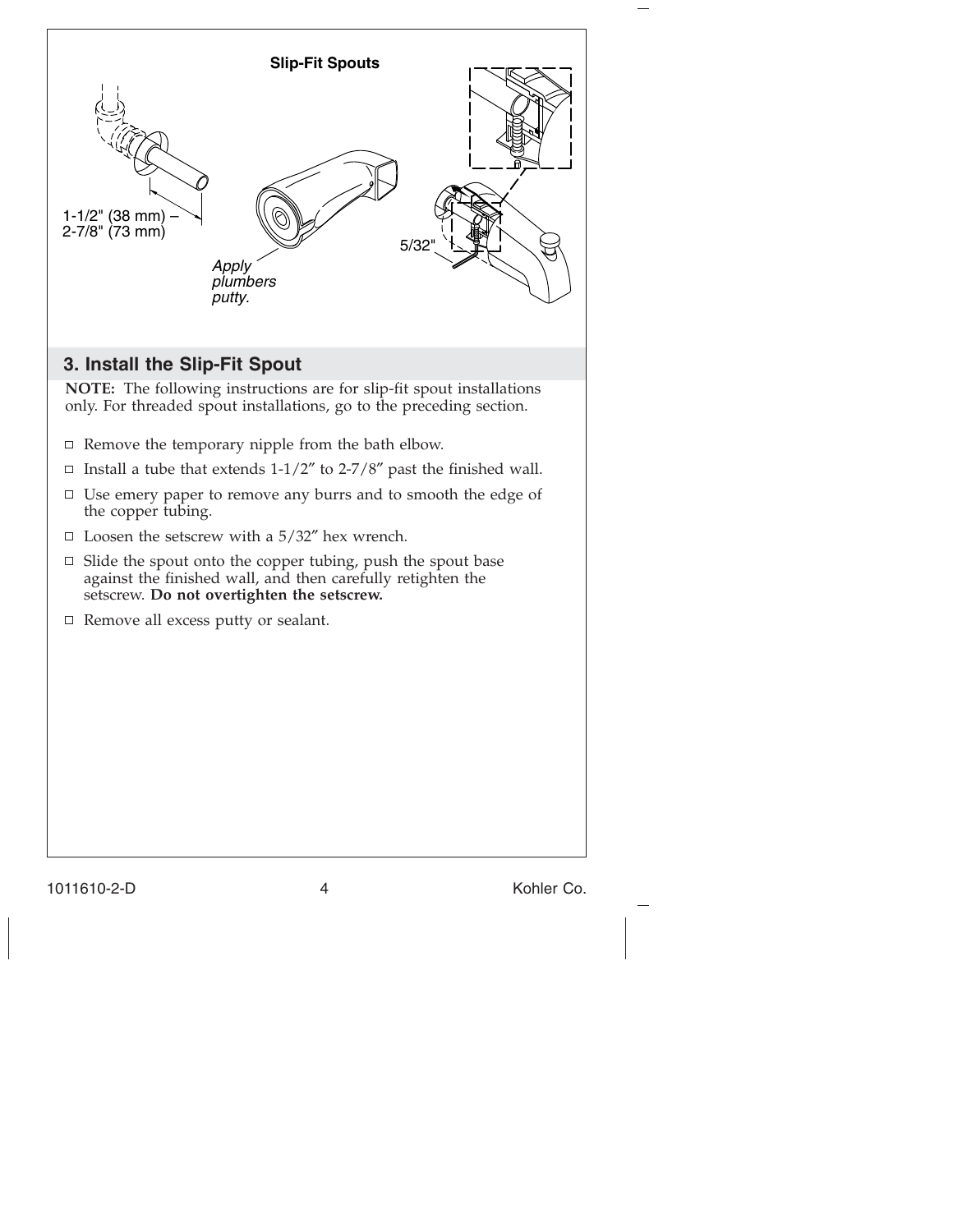## Guide d'installation Becs de baignoire



Kohler Co. Français-1 1011610-2-D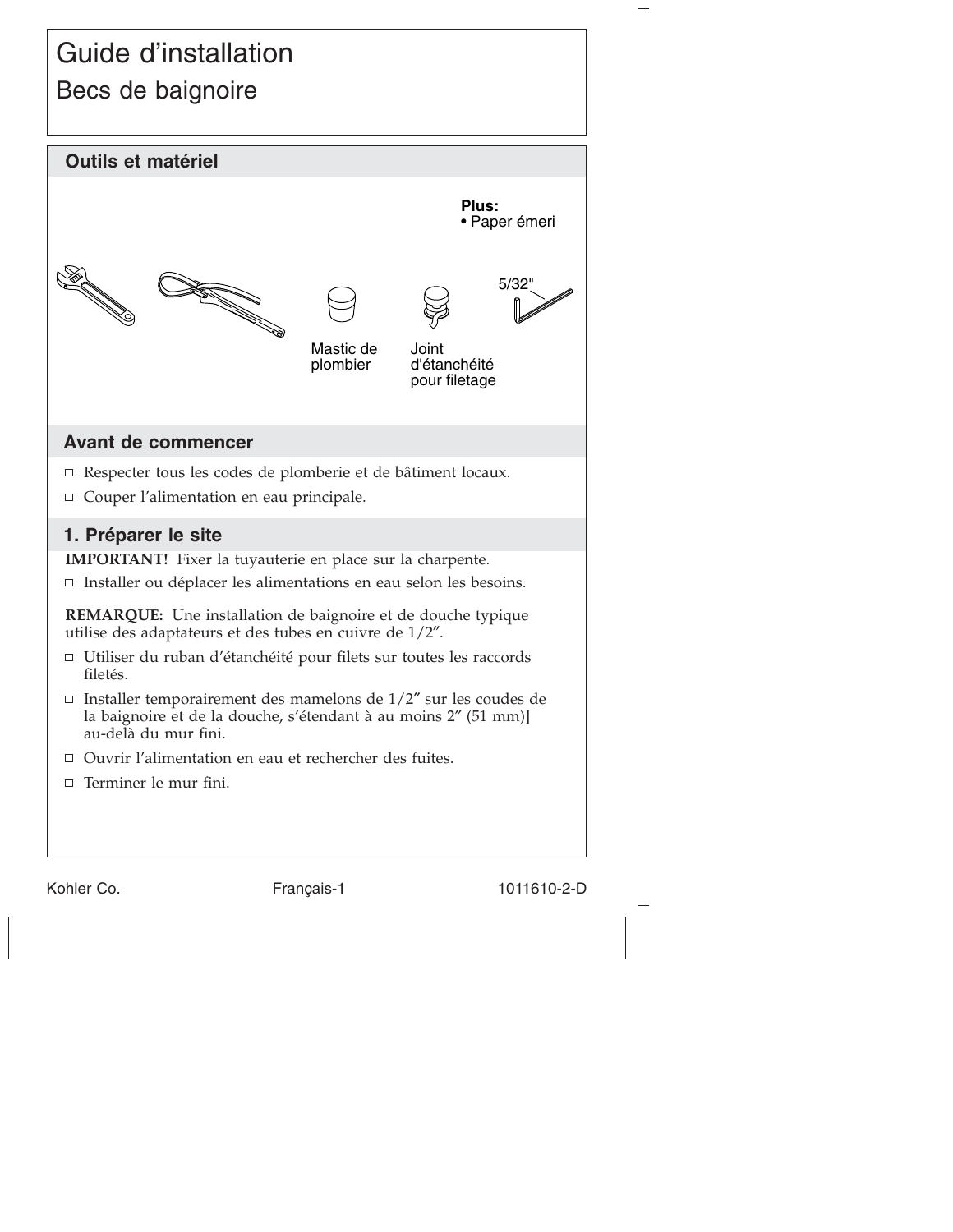

#### 1011610-2-D Français-2 Kohler Co.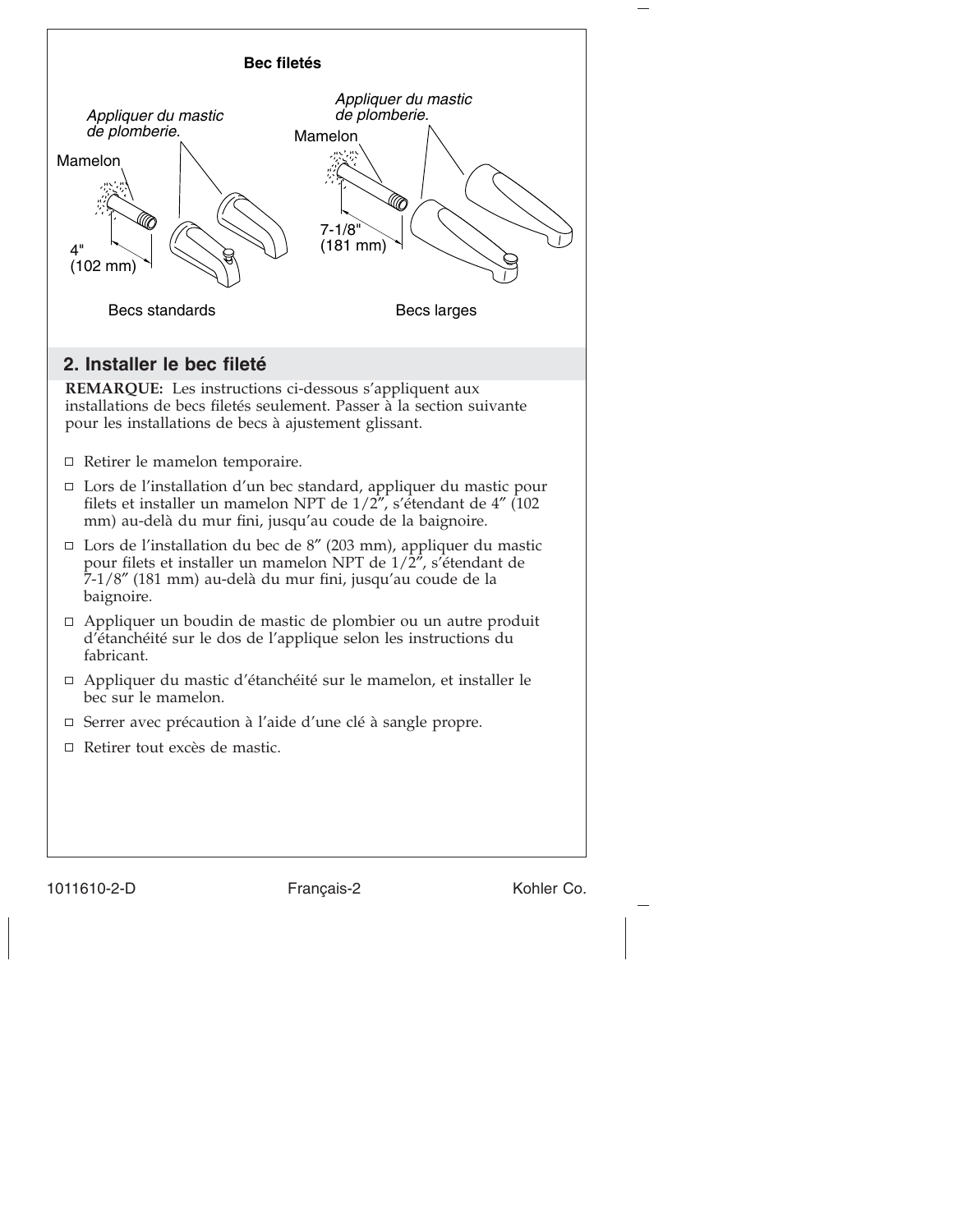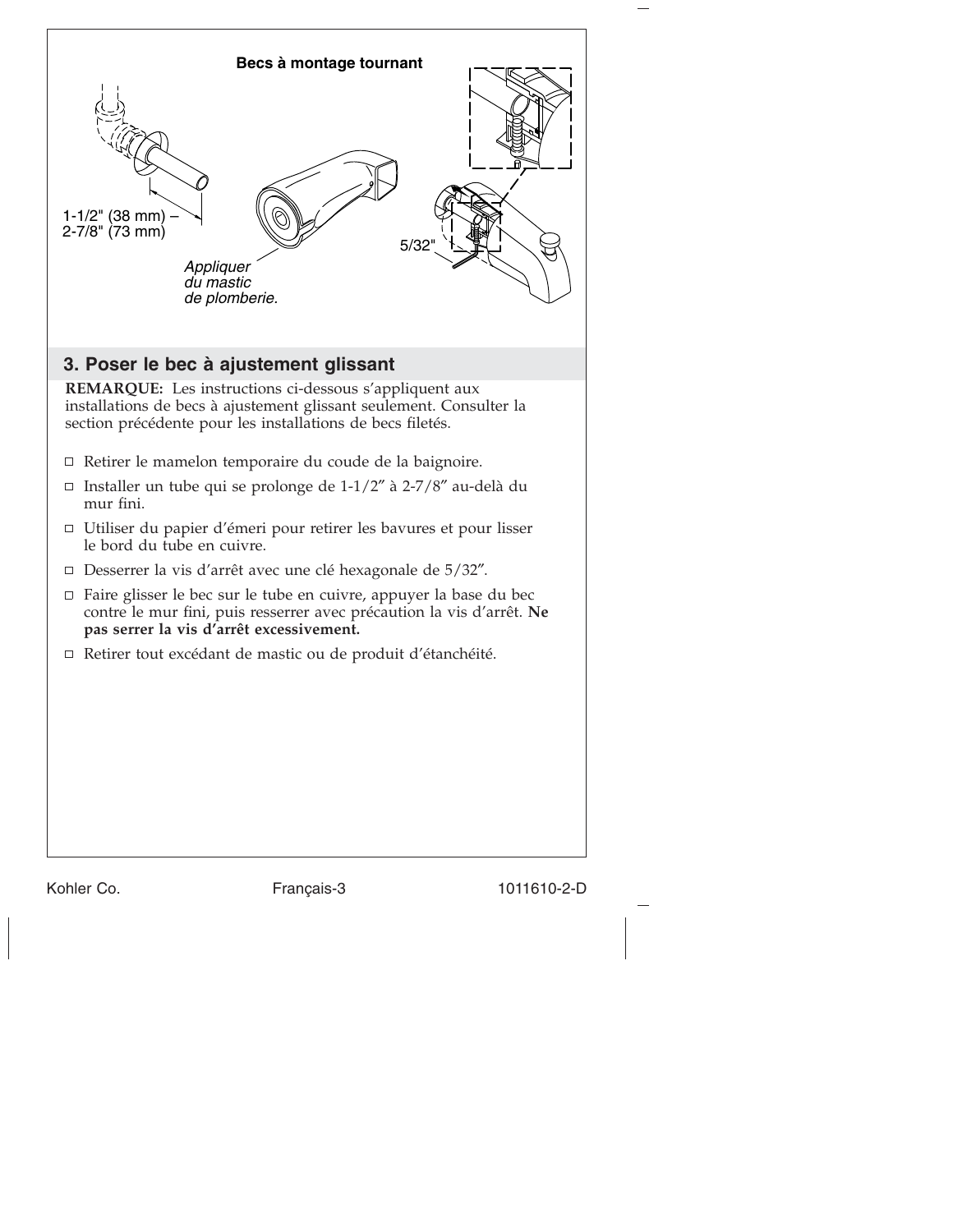## Guía de instalación Surtidores de bañera



Kohler Co. **Español-1** 1011610-2-D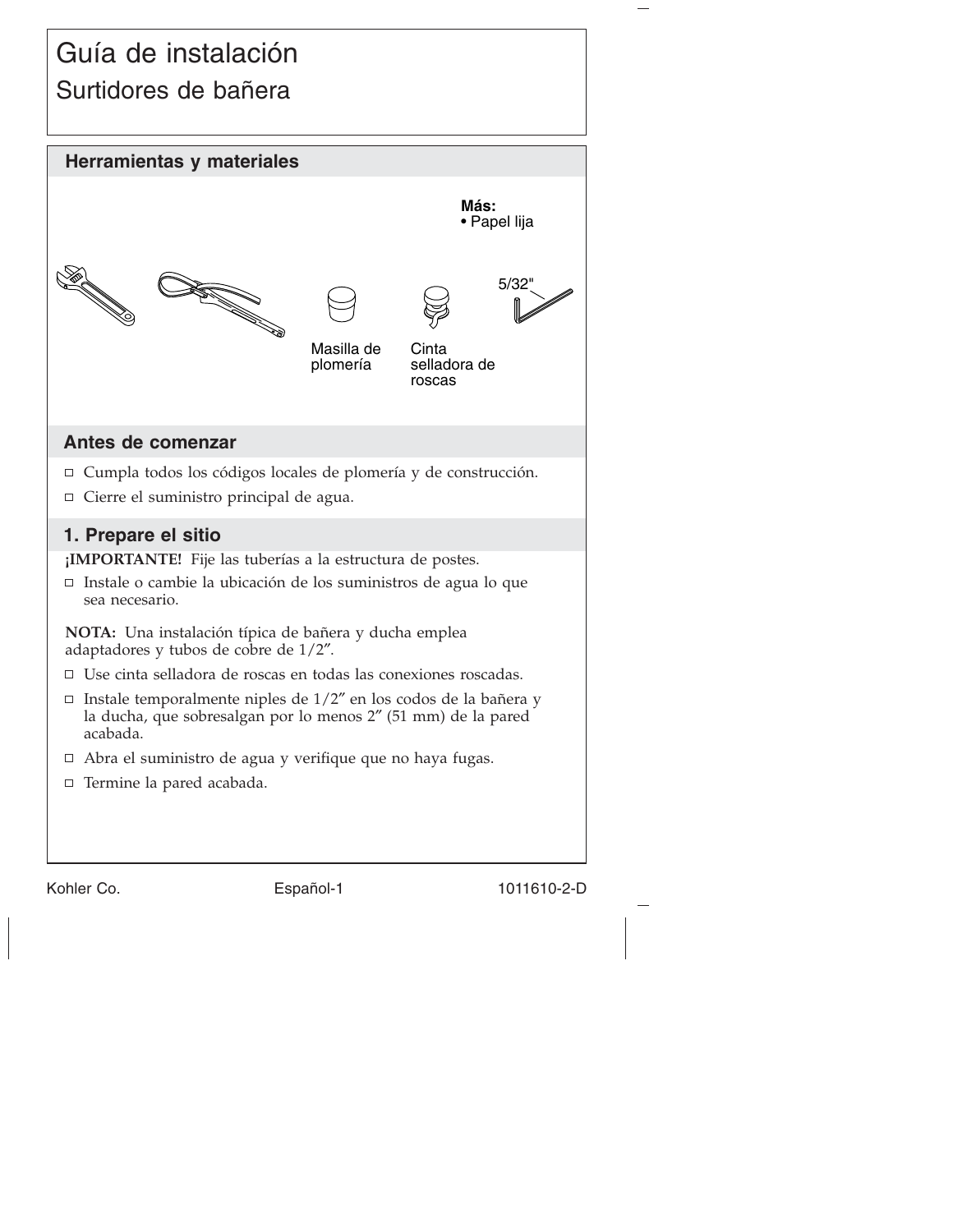

Kohler Co. **Español-2 Español-2** 1011610-2-D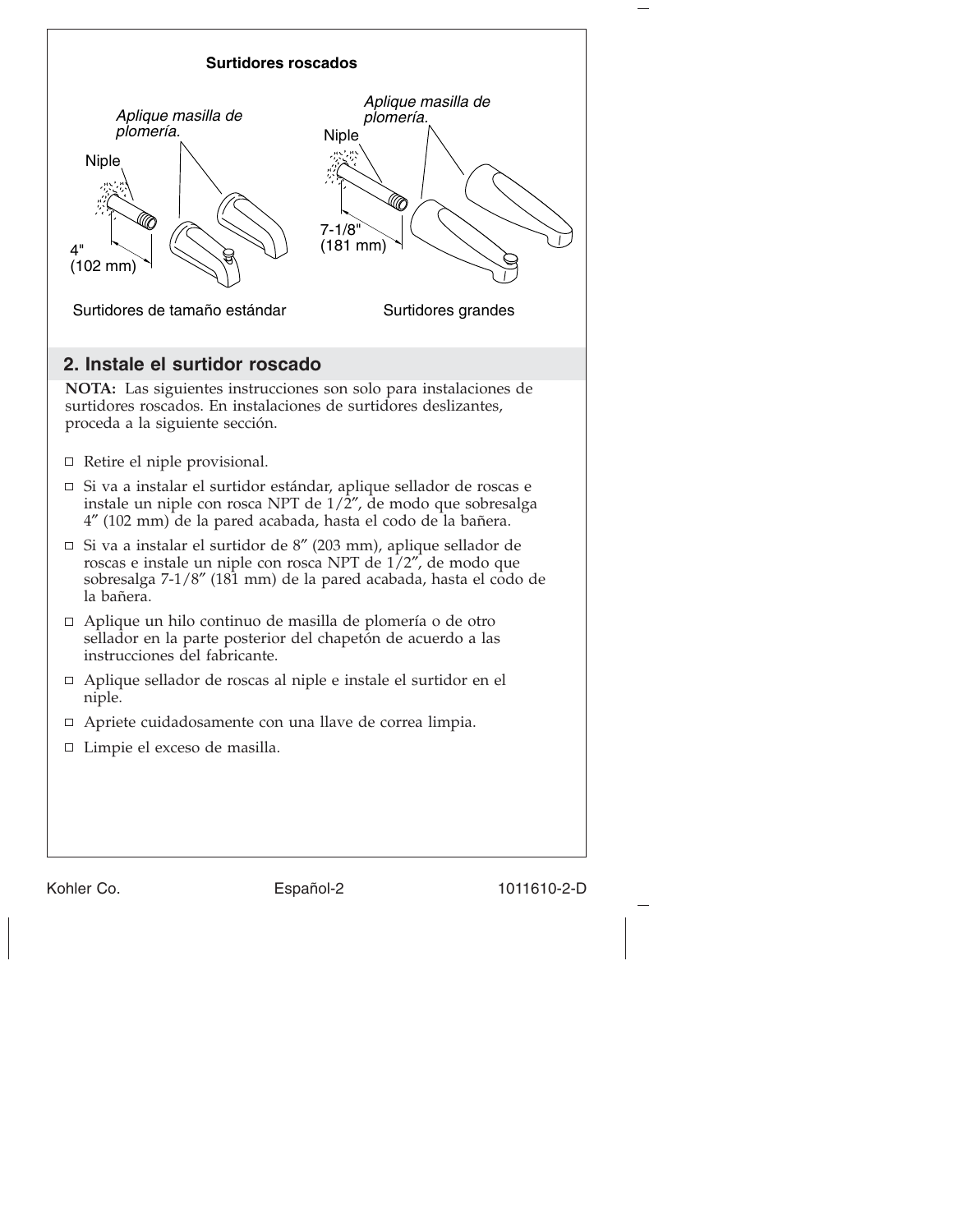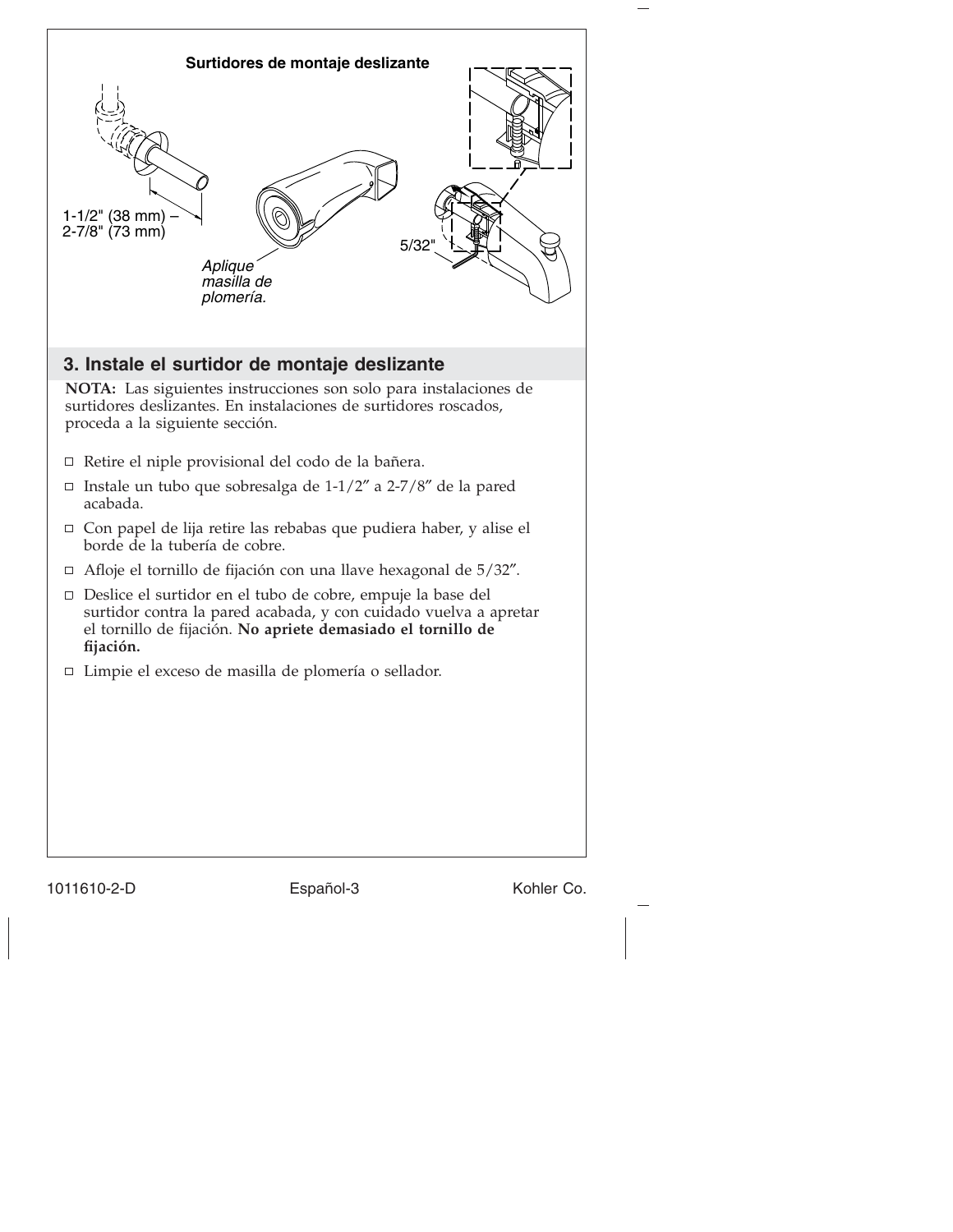1011610-2-**D**

 $\overline{\phantom{m}}$